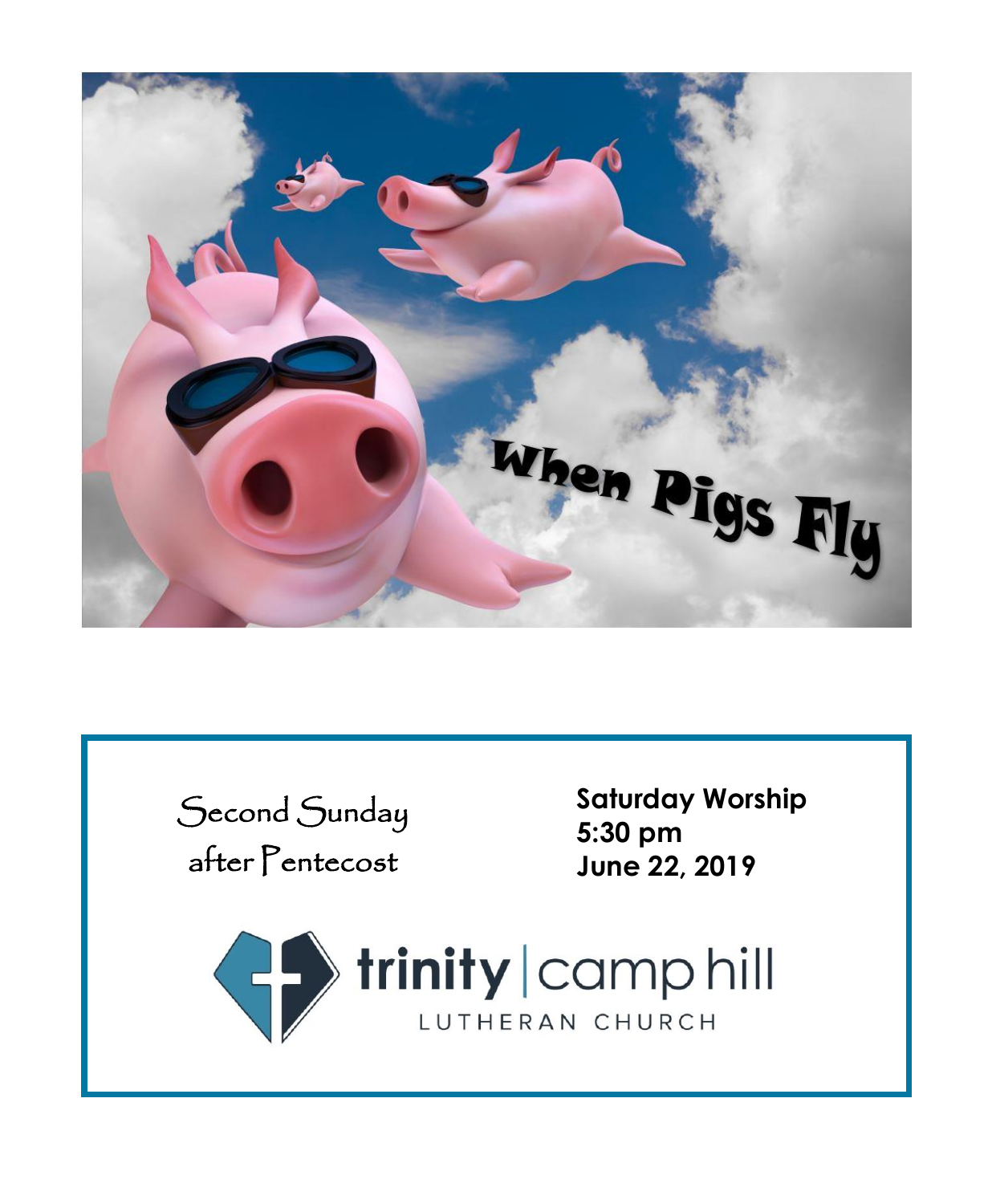

*Welcome to Trinity Lutheran Church! We are delighted to have you at worship this evening. It is no accident that you are here, and we hope you experience God's love among us. Please come visit with us again and bring friends.*

# **about today's service**

*This Sunday's texts paint startling pictures of the horrific—the demonic—nature of sin. The church's repeated celebration of the holy communion counters that tragic reality in a continued showing forth of the death of Jesus "until he comes." It is a dramatic declaration of "how much God has done for you.*

**P: Pastor L: Lector C: Congregation**

# + **Gathering** +

*We gather together to praise God and receive His love.*

Welcome

(Stand)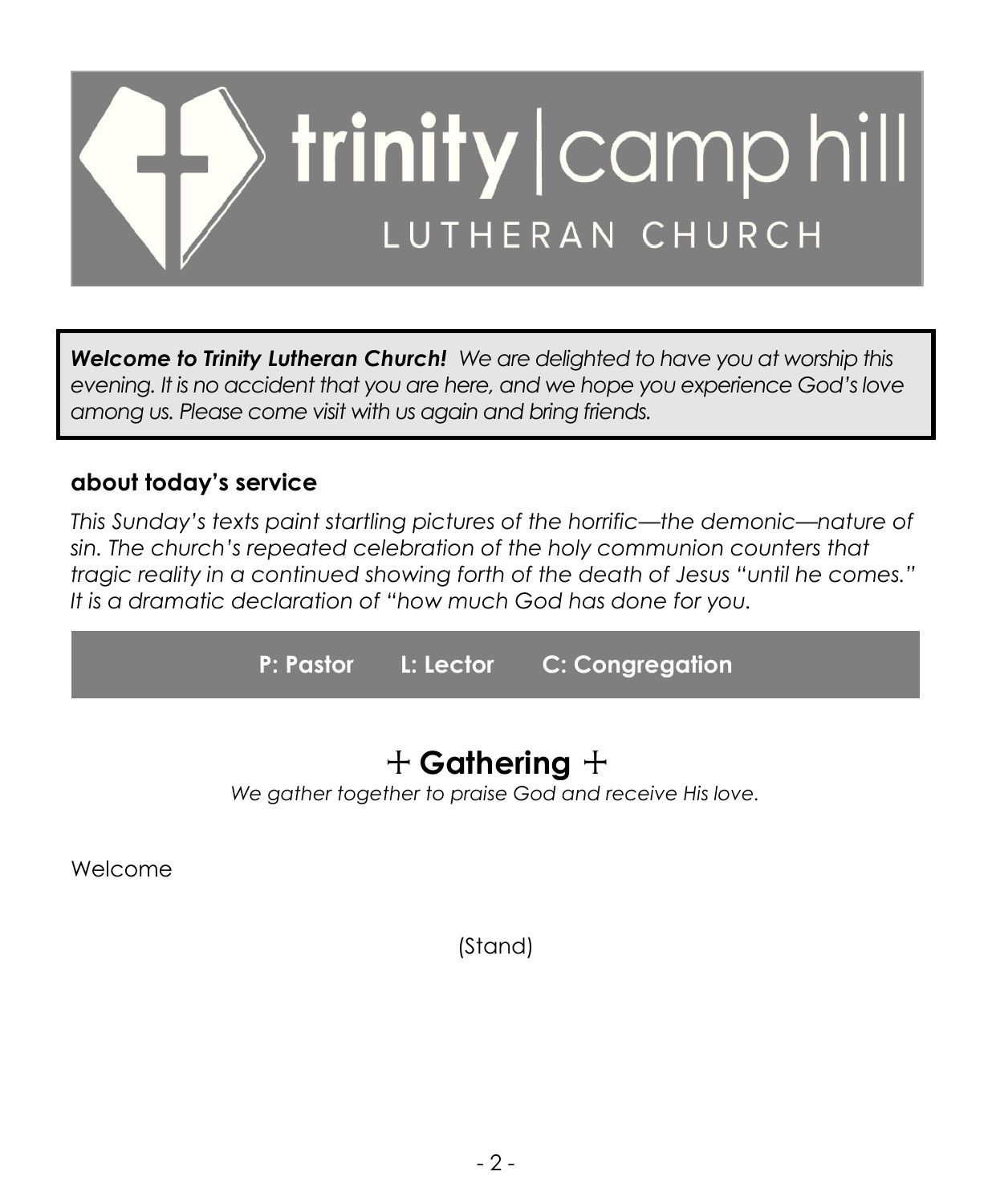Confession and Forgiveness

- P: Blessed be the holy Trinity,  $\pm$  one God, who forgives all our sin, whose mercy endures forever.
- **C: Amen.**
- P: Seeking reconciliation with God and neighbor, let us remember the gift of baptism and confess our sin.

*Silence is kept for reflection.*

- P: God of mercy,
- **C: we confess that we have sinned against you, against one another, and against the earth entrusted to our care. We are worried and distracted by many things, and we fail to love you above all else. We store up treasures for ourselves and turn away from our neighbors in need. Forgive us, that we may live in the freedom of your Son, Jesus Christ our Lord. Amen.**
- P: When we were laid low by sin and guilt, God made us alive together with Christ, forgiving us + all our trespasses by taking our sins to the cross. For freedom Christ has set us free: Rejoice in this good news!
- **C: Amen.**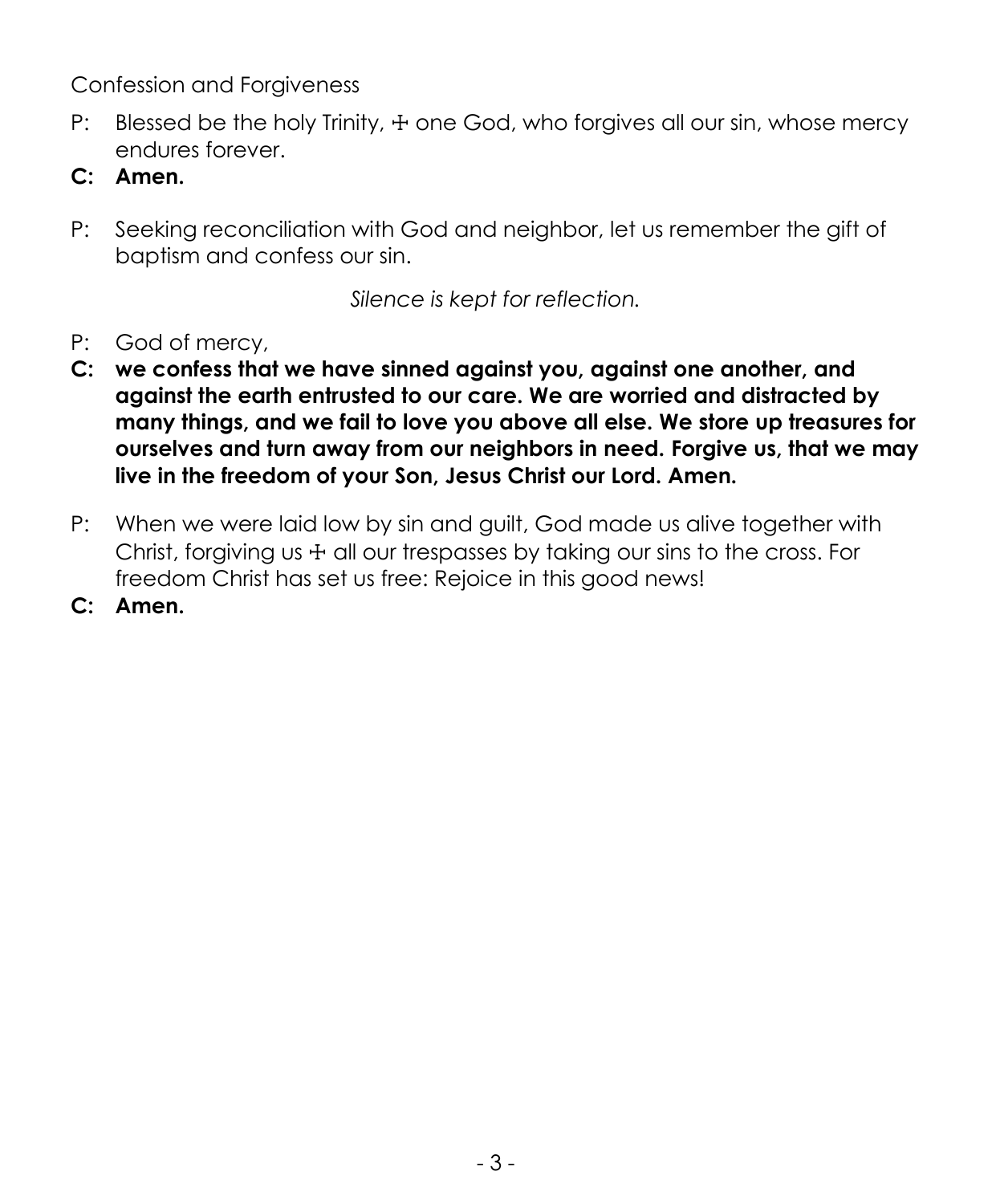

Greeting

- P: The grace of our Lord Jesus Christ, the love of God, and the communion of the Holy Spirit be with you all.
- **C: And also with you.**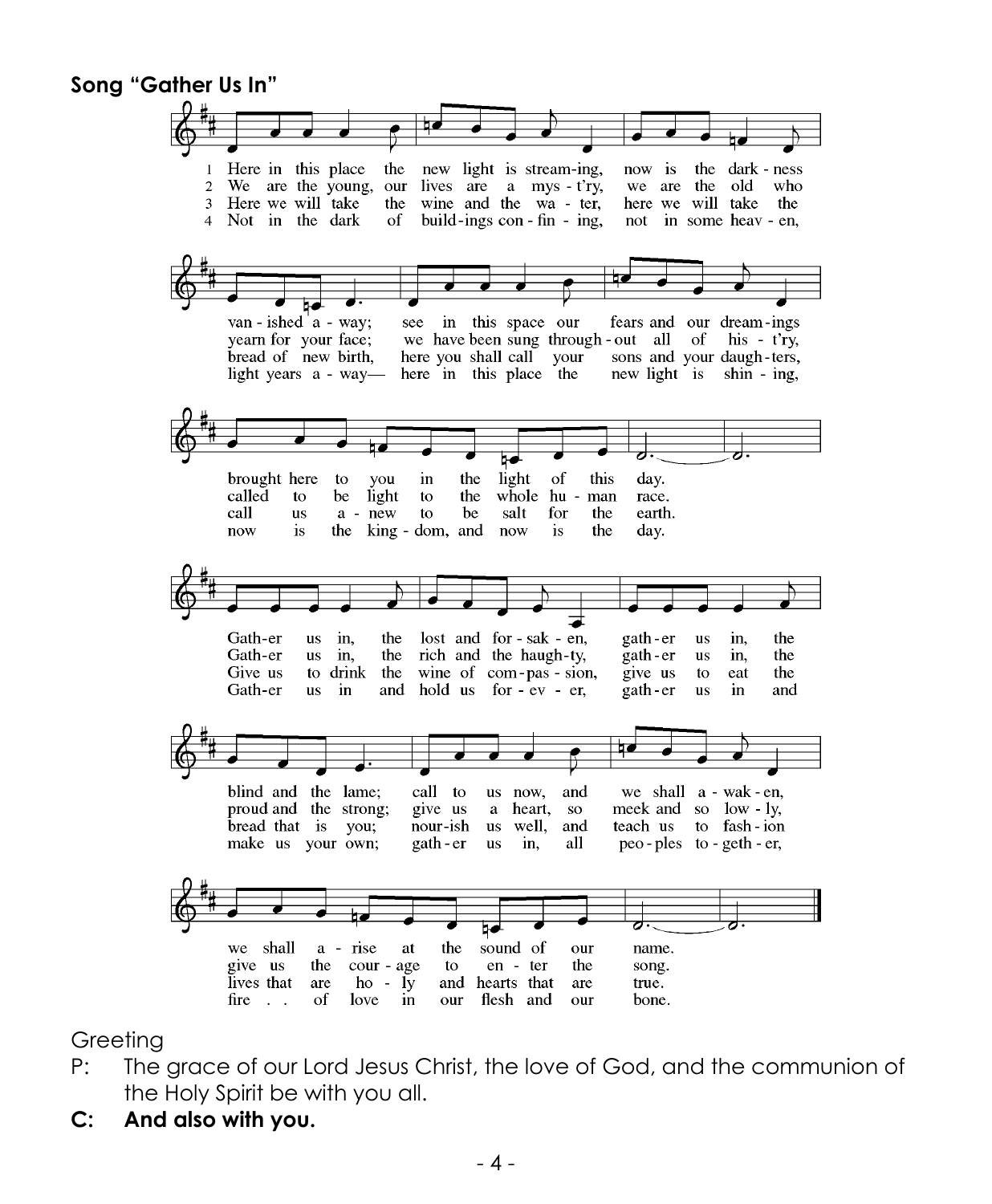Prayer of the Day

- P: Let us pray. O Lord God, we bring before you the cries of a sorrowing world. In your mercy set us free from the chains that bind us, and defend us from everything that is evil, through Jesus Christ, our Savior and Lord.
- **C: Amen.**

# (Sit)

# $+$  Word  $+$

*We listen to the story of God's mighty acts for the sake of His people.*

Children's Message

Reading **Galatians 3:23-29** 

For Paul, baptism is a powerful bond that unites people not only with God but with other *believers. Those who call themselves children of God experience a transformation that removes prejudices of race, social class, or gender in favor of true unity in Christ.*

<sup>23</sup>Now before faith came, we were imprisoned and guarded under the law until faith would be revealed. <sup>24</sup>Therefore the law was our disciplinarian until Christ came, so that we might be justified by faith. <sup>25</sup>But now that faith has come, we are no longer subject to a disciplinarian, <sup>26</sup>for in Christ Jesus you are all children of God through faith. <sup>27</sup>As many of you as were baptized into Christ have clothed yourselves with Christ. <sup>28</sup>There is no longer Jew or Greek, there is no longer slave or free, there is no longer male and female; for all of you are one in Christ Jesus. <sup>29</sup>And if you belong to Christ, then you are Abraham's offspring, heirs according to the promise.

- L: The word of the Lord.
- **C: Thanks be to God.**

Gospel Luke 8:26-39

*Jesus' mission includes foreigners, and his authority extends to the casting out of demons. Some who witness Jesus' work are seized with confusion and fear, but the man who was healed is commissioned to give testimony of God's mercy and power.*

<sup>26</sup>Then [Jesus and his disciples] arrived at the country of the Gerasenes, which is opposite Galilee. <sup>27</sup>As he stepped out on land, a man of the city who had demons met him. For a long time he had worn no clothes, and he did not live in a house but in the tombs. <sup>28</sup>When he saw Jesus, he fell down before him and shouted at the top of his voice, "What have you to do with me, Jesus, Son of the Most High God? I beg you, do not torment me"—29for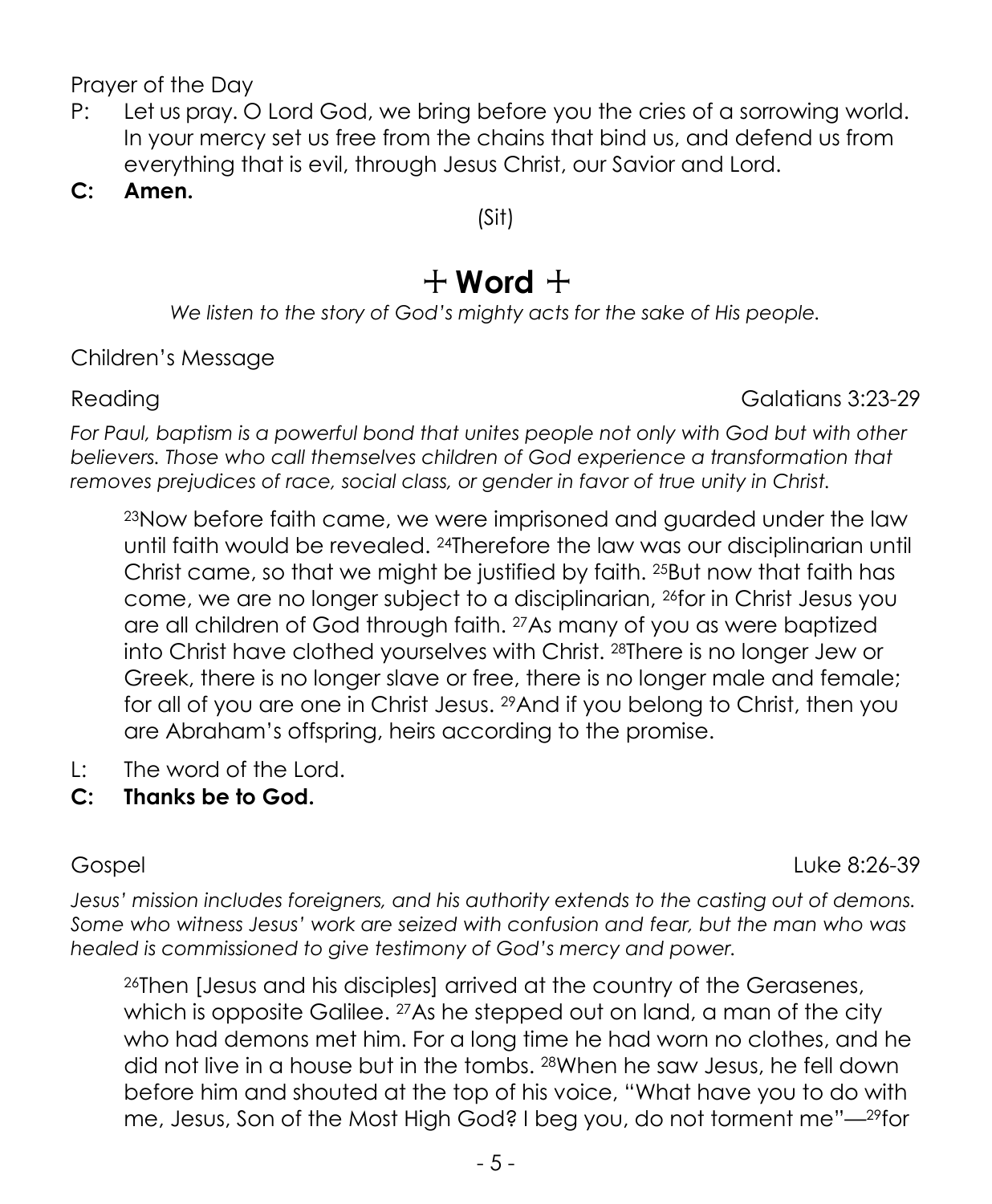Jesus had commanded the unclean spirit to come out of the man. (For many times it had seized him; he was kept under guard and bound with chains and shackles, but he would break the bonds and be driven by the demon into the wilds.) <sup>30</sup>Jesus then asked him, "What is your name?" He said, "Legion"; for many demons had entered him. <sup>31</sup>They begged him not to order them to go back into the abyss. 32Now there on the hillside a large herd of swine was feeding; and the demons begged Jesus to let them enter these. So he gave them permission. <sup>33</sup>Then the demons came out of the man and entered the swine, and the herd rushed down the steep bank into the lake and was drowned. <sup>34</sup>When the swineherds saw what had happened, they ran off and told it in the city and in the country. 35Then people came out to see what had happened, and when they came to Jesus, they found the man from whom the demons had gone sitting at the feet of Jesus, clothed and in his right mind. And they were afraid. 36Those who had seen it told them how the one who had been possessed by demons had been healed. <sup>37</sup>Then all the people of the surrounding country of the Gerasenes asked Jesus to leave them; for they were seized with great fear. So he got into the boat and returned. <sup>38</sup>The man from whom the demons had gone begged that he might be with him; but Jesus sent him away, saying, <sup>39</sup>"Return to your home, and declare how much God has done for you." So he went away, proclaiming throughout the city how much Jesus had done for him.

- L: The gospel of the Lord.
- **C: Thanks be to God.**

Sermon: "When Pigs Fly" Pastor Jack M. Horner

(Stand)

#### **Song: "Lord I Lift Your Name on High"** *Sing (3X)*

Lord I lift Your name on high. Lord, I love to sing Your praises.

I'm so glad You're in my life. I'm so glad You came to save us.

You came from heaven to earth to show the way.

From the earth to the cross my debt to pay. From the cross to the grave,

from the grave to the sky; Lord, I lift Your name on high.

*Tag (3X):* Lift your name on high.

Founds, Rick© 1989 Maranatha! Music (ASCAP) (Admin. by The Copyright Company) CCLI License No. 1283514.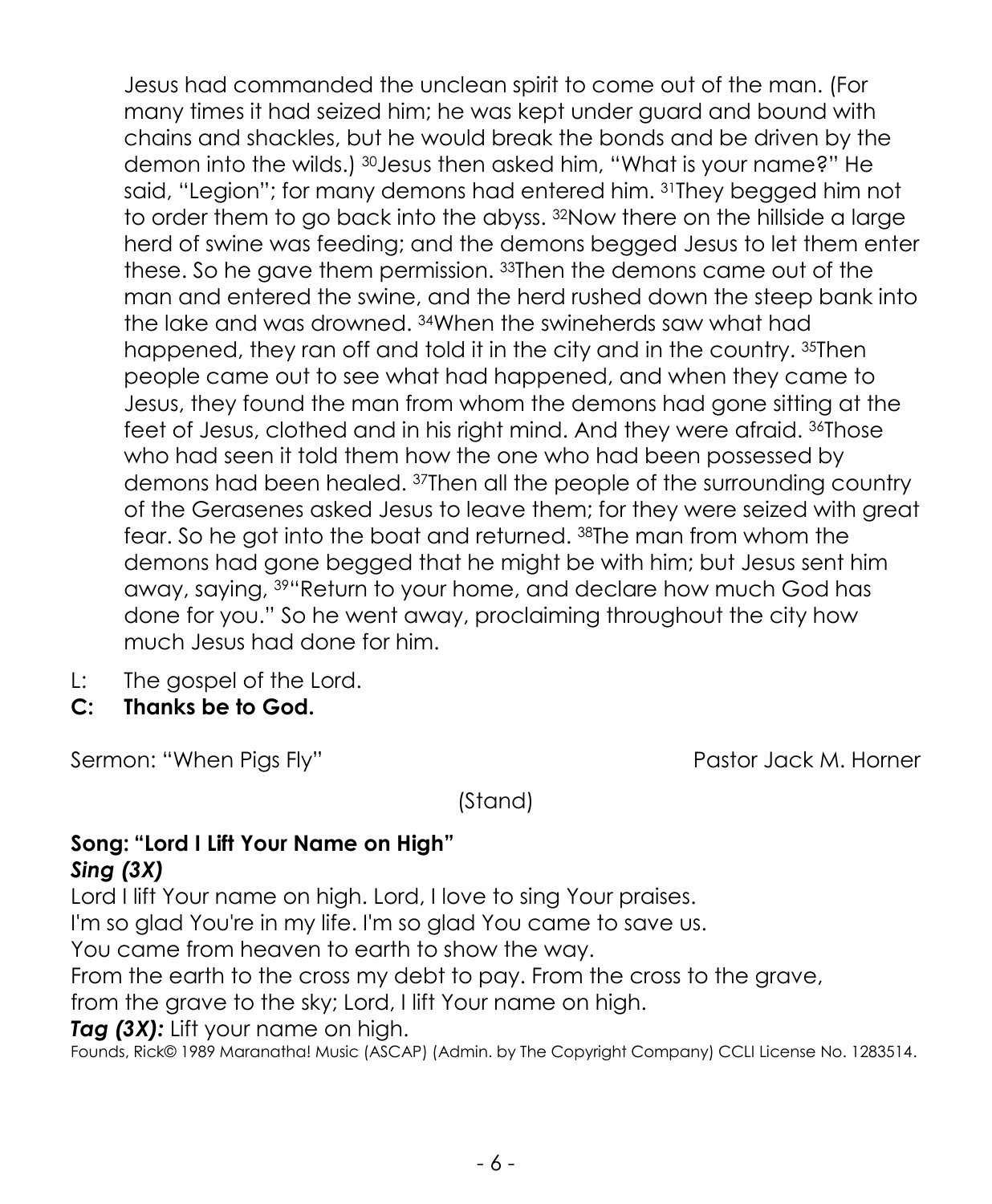#### **Apostles**= **Creed**

**I believe in God, the Father almighty, creator of heaven and earth.**

**I believe in Jesus Christ, God's only Son, our Lord, who was conceived by the Holy Spirit, born of the virgin Mary, suffered under Pontius Pilate, was crucified, died, and was buried; he descended to the dead. On the third day he rose again; he ascended into heaven, he is seated at the right hand of the Father, and he will come to judge the living and the dead.**

**I believe in the Holy Spirit, the holy catholic church, the communion of**  saints, the forgiveness of sins, the *+*resurrection of the body, and the life **everlasting. Amen.**

Prayers of the Church

*A brief silence.*

*Each petition ends:*

- P: Let us Pray.
- **C: Have mercy, O God.**

# $+$  Meal  $+$

*When we celebrate communion we remember that Jesus died for us and we experience His love and forgiveness. As we eat the bread and wine Christ is present with us.*

Sharing of the Peace

- P: The peace of the Lord be with you always.
- **C: And also with you.**

(Sit)

Announcements

**Offering** 

Optional giving methods: Use the Give+ app on your mobile device • Use the Giving Station in the Gathering Space • Text an amount to 717-963- 2281 (be sure to use a "\$") • Use the "DONATE" button on our website and e-blasts

(Stand)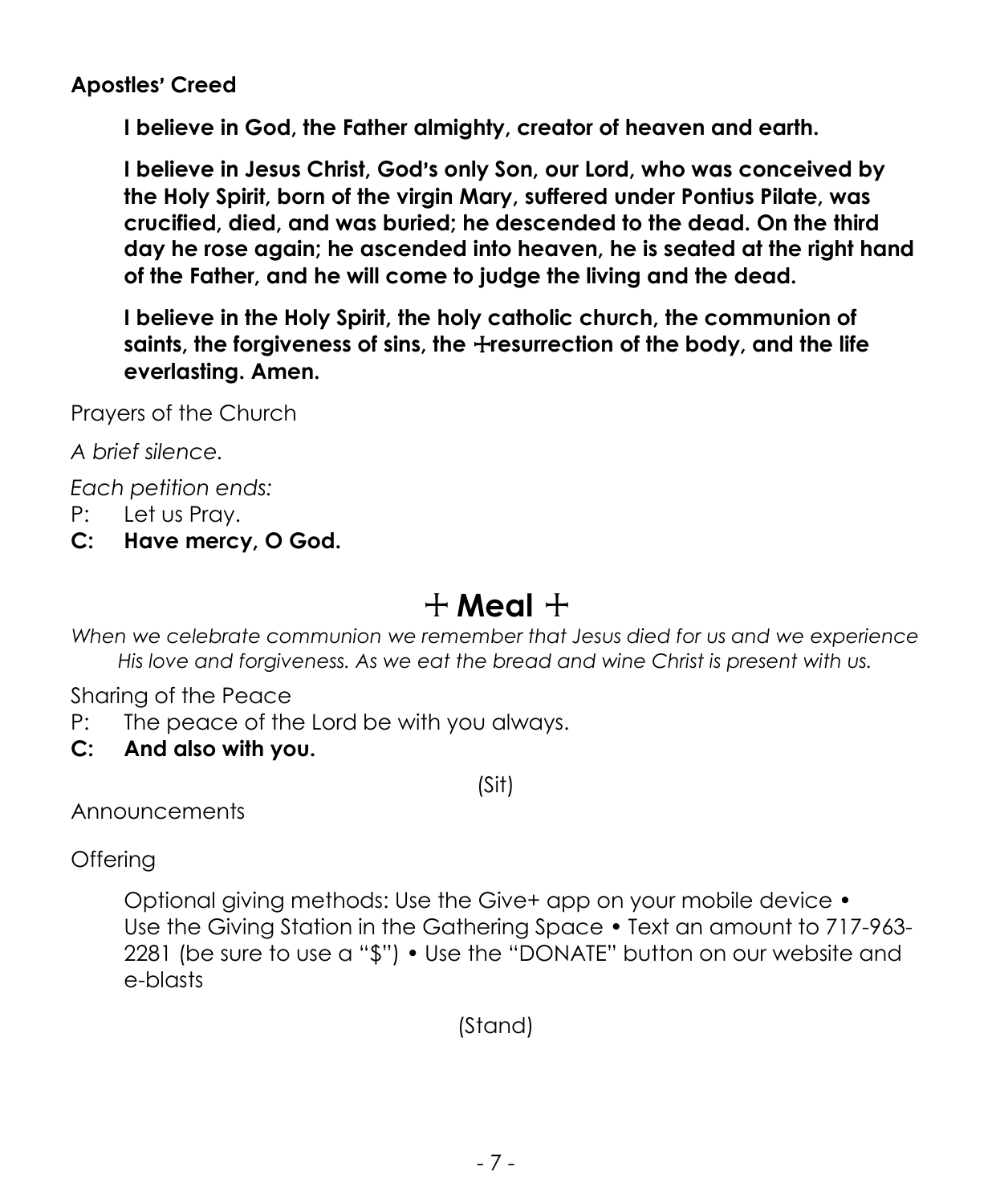

### Offering Prayer

- P: Let us pray. Merciful God,
- **C: you open wide your hand and satisfy the need of every living thing. You have set this feast before us. Open our hands to receive it. Open our hearts to embrace it. Open our lives to live it. We pray this through Christ our Lord. Amen.**

Great Thanksgiving

- P: The Lord be with you.
- **C: And also with you.**
- P: Lift up your hearts.
- **C: We lift them to the Lord.**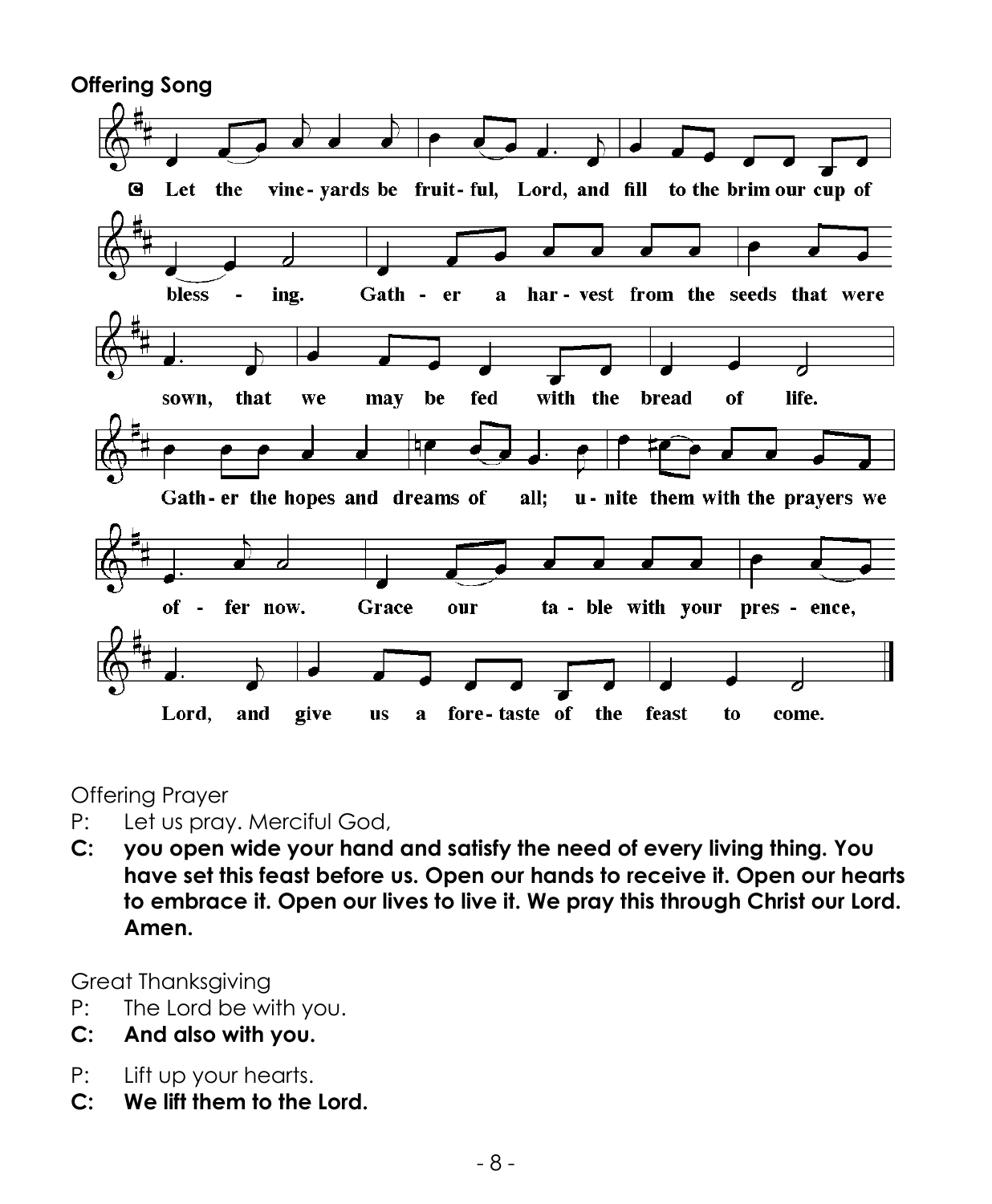- P: Let us give thanks to the Lord our God.
- **C: It is right to give our thanks and praise.**
- P: It is indeed right, our duty and our joy, that we should at all times and in all places give thanks and praise to you, almighty and merciful God, through our Savior Jesus Christ; who on this day overcame death and the grave, and by his glorious resurrection opened to us the way of everlasting life. And so, with all the choirs of angels, with the church on earth and the hosts of heaven, we praise your name and join their unending hymn:
- **C: Holy, holy, holy Lord, God of power and might. Heaven and earth are full of your glory. Hosanna in the highest. Blessed is he who comes in the name of the Lord. Hosanna in the highest.**
- P: In the night in which he was betrayed, our Lord Jesus took bread, and gave thanks; broke it, and gave it to his disciples, saying: Take and eat; this is my body, given for you. Do this for the remembrance of me.

Again, after supper, he took the cup, gave thanks, and gave it for all to drink, saying: This cup is the new covenant in my blood, shed for you and for all people for the forgiveness of sin. Do this for the remembrance of me.

Lord's Prayer

**C: Our Father in heaven, hallowed be your name, your kingdom come, your will be done, on earth as in heaven. Give us today our daily bread. Forgive us our sins as we forgive those who sin against us. Save us from the time of trial and deliver us from evil. For the kingdom, the power, and the glory are yours, now and forever. Amen.**

Invitation to Holy Communion

- P: God invites you to this table of bounty. Come, the banquet is ready.
- **C: Thanks be to God.**

(Sit)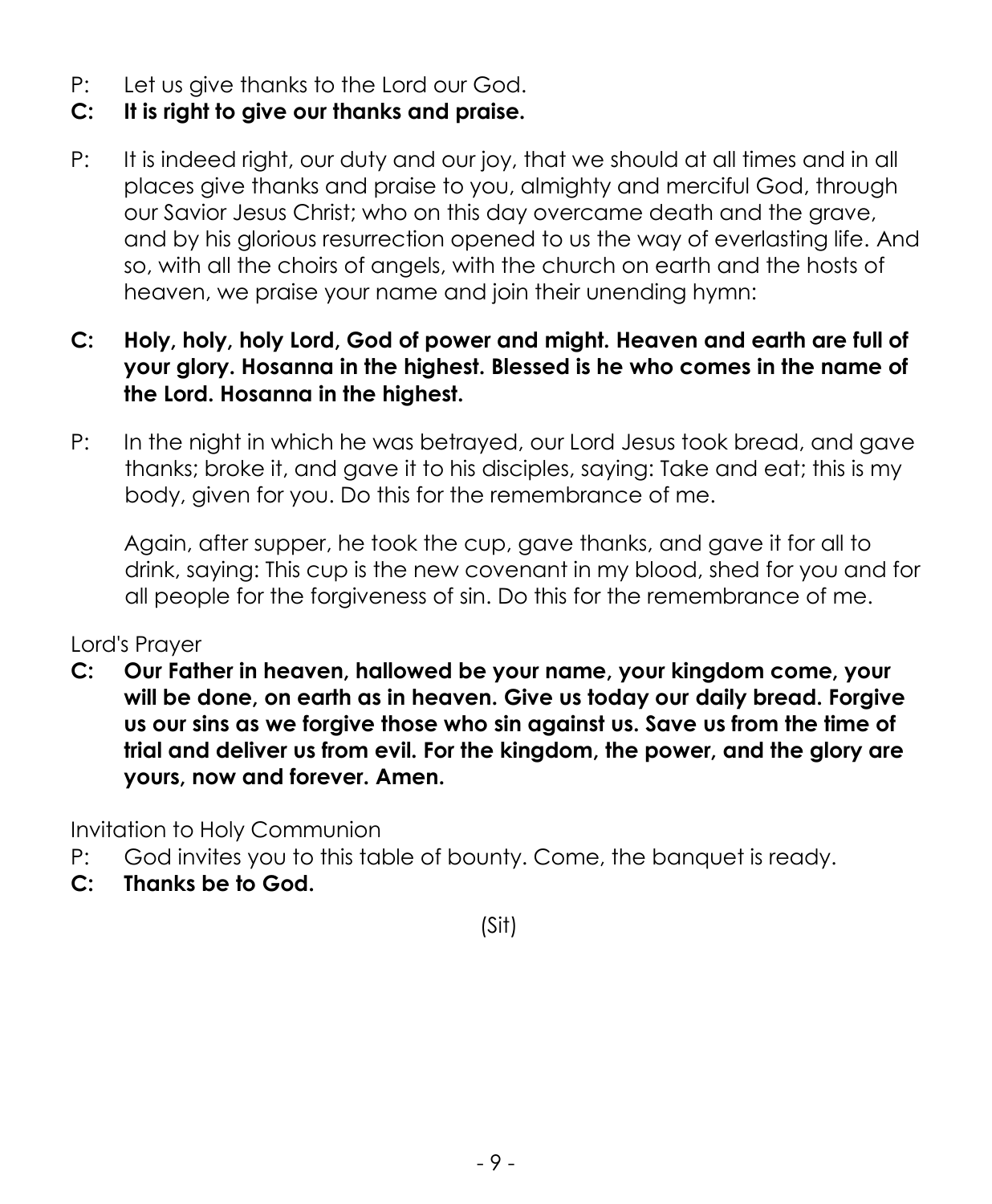## Lamb of God



Sharing our Lord's Supper

*All Christians are welcome to celebrate the real presence of Jesus Christ in our Lord's Supper. Please come forward by the middle aisle, receive the bread, dip it into the wine, and return by the side aisles. Communion may be received in bread only, if desired. Noncommuning children and adults are invited to come forward for a blessing. As a gesture of hospitality, we use dealcoholized wine (less than .5% alcohol). In addition, we offer glutenfree wafers available upon request--please ask the pastor at the time of communion.*

(Stand)

Post-Communion Blessing and Prayer

- P: The body and blood of our Lord Jesus Christ strengthen you and keep you in his grace.
- **C: Amen.**
- P: Let us pray. O God, in this holy communion you have welcomed us into your presence, nourished us with words of mercy, and fed us at your table. Amid the cares of this life, strengthen us to love you with all our heart, serve our neighbors with a willing spirit, and honor the earth you have made; through Christ our Lord.
- **C: Amen.**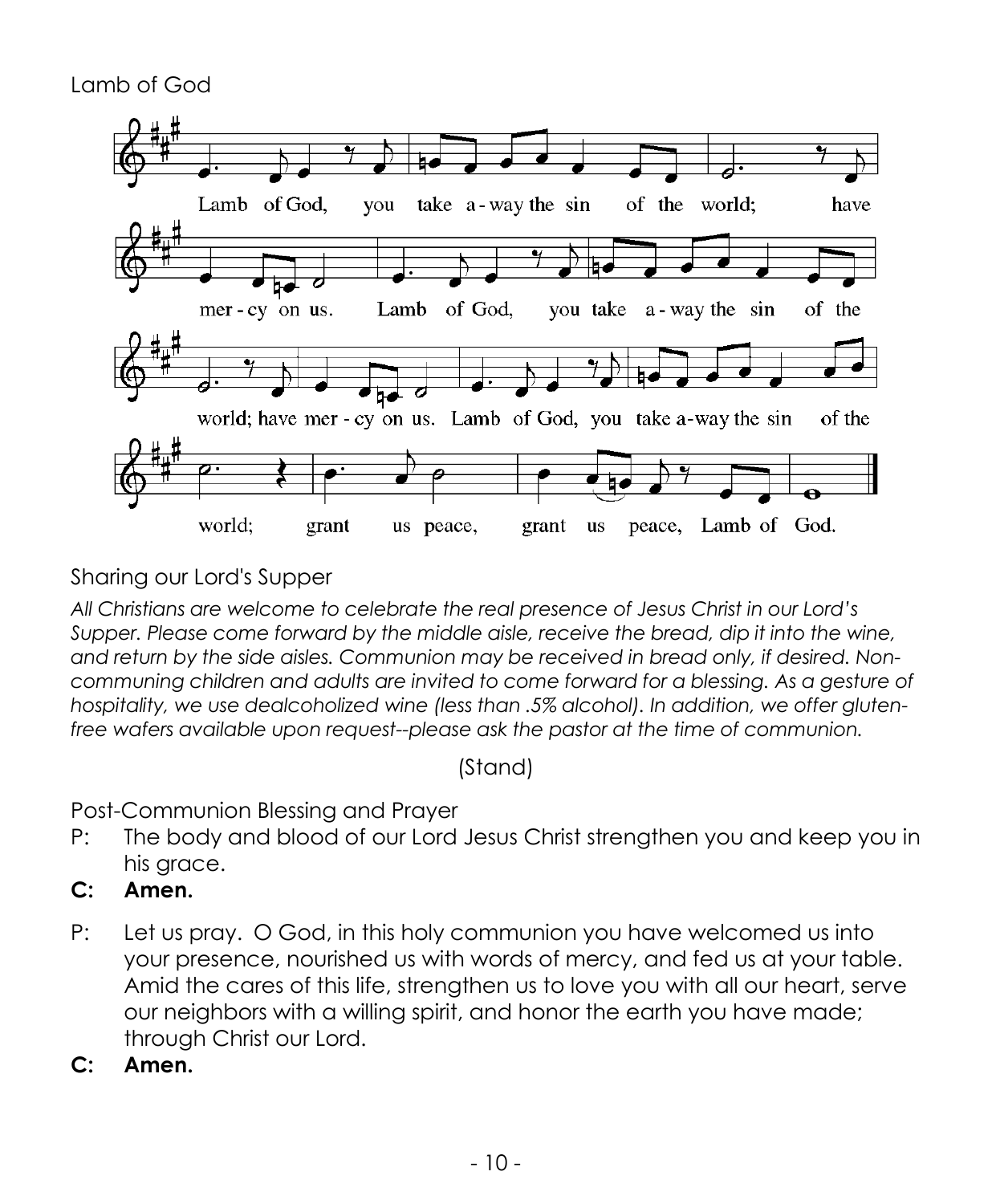# + **Sending** +

*We have heard the Word of God, offered our gifts, and been fed at the table. Now we are sent out, strengthened by the Holy Spirit to be God's people in the world.*

## Blessing

P: The Lord be near you at all times, the Lord walk beside you so that you will not be troubled, the Lord fill your heart with gladness, and your mouth with joyful songs; and the blessing of God Almighty, the Father,  $\pm$  the Son, and the Holy Spirit, be with you always.

**C: Amen.**

# **Sending Song "Firm Foundation"**

# *Chorus (2X)*

Jesus, You're my firm foundation, I know I can stand secure. Jesus, You're my firm foundation, I put my hope in Your holy Word, I put my hope in Your holy Word.

# *Verse 1*

I have a living hope (I have a living hope), I have a future (I have a future), God has a plan for me (God has a plan for me), of this I'm sure, of this I'm sure.

# *Chorus*

# *Verse 2*

Your Word is faithful (Your word is faithful),

Mighty with power (Mighty with power),

God will deliver me (God will deliver me), of this I'm sure, of this I'm sure.

### *Chorus (2X)*

Gordon, Nancy / Harvill, Jamie© 1994 Integrity's Hosanna! Music (ASCAP) / Integrity's Praise! Music (BMI) (c/o Integrity Music CCLI License #1283514.

Dismissal

P: Go in peace. Christ is sending you.

### **C: Thanks be to God.**

*Evangelical Lutheran Worship*, Copyright © 2006 Augsburg Fortress Used by permission of Augsburg Fortress License # 23686.

*Sundays & Seasons*, Copyright © 2018 Augsburg Fortress Used by permission of Augsburg Fortress License # 23686.

# **United and empowered to worship, connect, serve.**